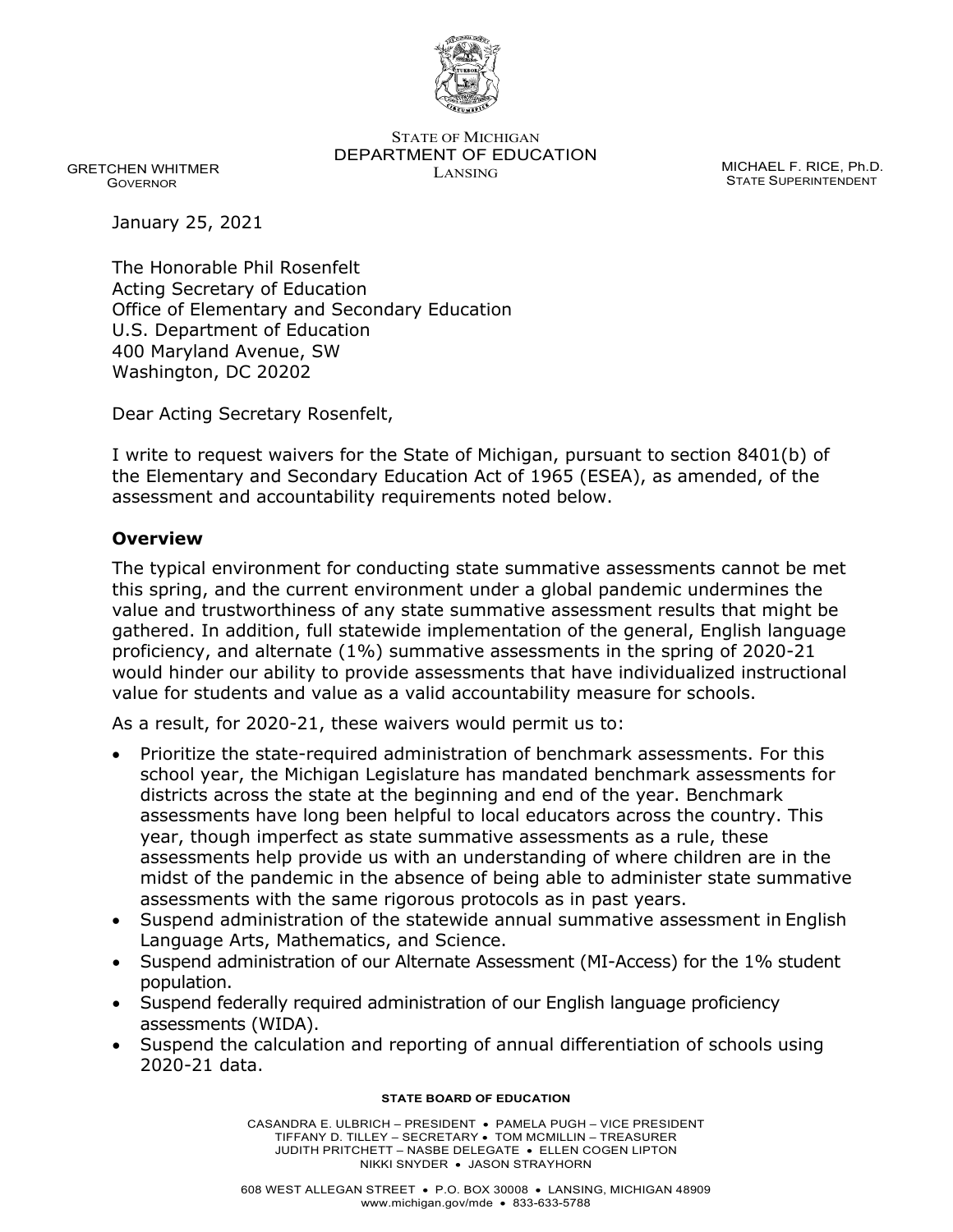The Honorable Phil Rosenfelt Page 2 January 25, 2021

#### **Background**

#### *Commitment to Equity*

Michigan Department of Education's commitment to equity, student learning, and student well-being remains unchanged. Michigan communities, families, and educators are faced with learning environments that have gone through tremendous upheavals over the past ten months. The demands upon our educators, students, and families have been unrelenting. In this extraordinary landscape, we must adjust how we operationalize our commitment to equity by acknowledging the differences in student access to the resources (technology and otherwise) that are needed to provide an adequate opportunity to learn. In this waiver request, the Michigan Department of Education (MDE) makes a commitment to support equity and student academic achievement and its plan to do so in an atypical environment.

#### *Summative Assessment Conditions and Uses*

In a "normal" environment, trustworthy summative assessment data can be used to help increase student learning over time. However, for the summative assessment data to be used for this purpose, the following assessment administration conditions need to be met.

#### *Conditions that Ensure Fairness in Student Test-Taking Experience*

- Quiet, supportive, distraction-free assessment administration environments.
- Appropriate implementation of accessibility supports.
- Consistent student opportunity to learn the tested content.
- Access to appropriate and secure test-taking devices and stable internet connections.

#### *Conditions that Ensure Appropriate Data Use and Reporting*

- Standardized test administration practices.
- Sufficient student group participation rates.
- Little to no missing data, where any existing gaps do not reflect systemic factors (e.g., access to resources).
- Secure assessment conditions, including trained proctors (to protect secure item pools).

Without uniform testing conditions, adequate participation, and appropriate test security measures, summative assessment results will misrepresent achievement within Michigan and undermine confidence in Michigan's federally mandated and approved Every Student Succeeds Act (ESSA) assessment and accountability system. In the spring of 2021, instructional conditions will still vary across the state in combinations of at-home, in-person, and hybrid instruction. Thus, the foundational conditions for summative assessment cannot be met, which means summative test results will not be reliable, comparable, generalizable, or valid for their intended purposes, especially for high-stakes ESSA-required and ESSA-related accountability.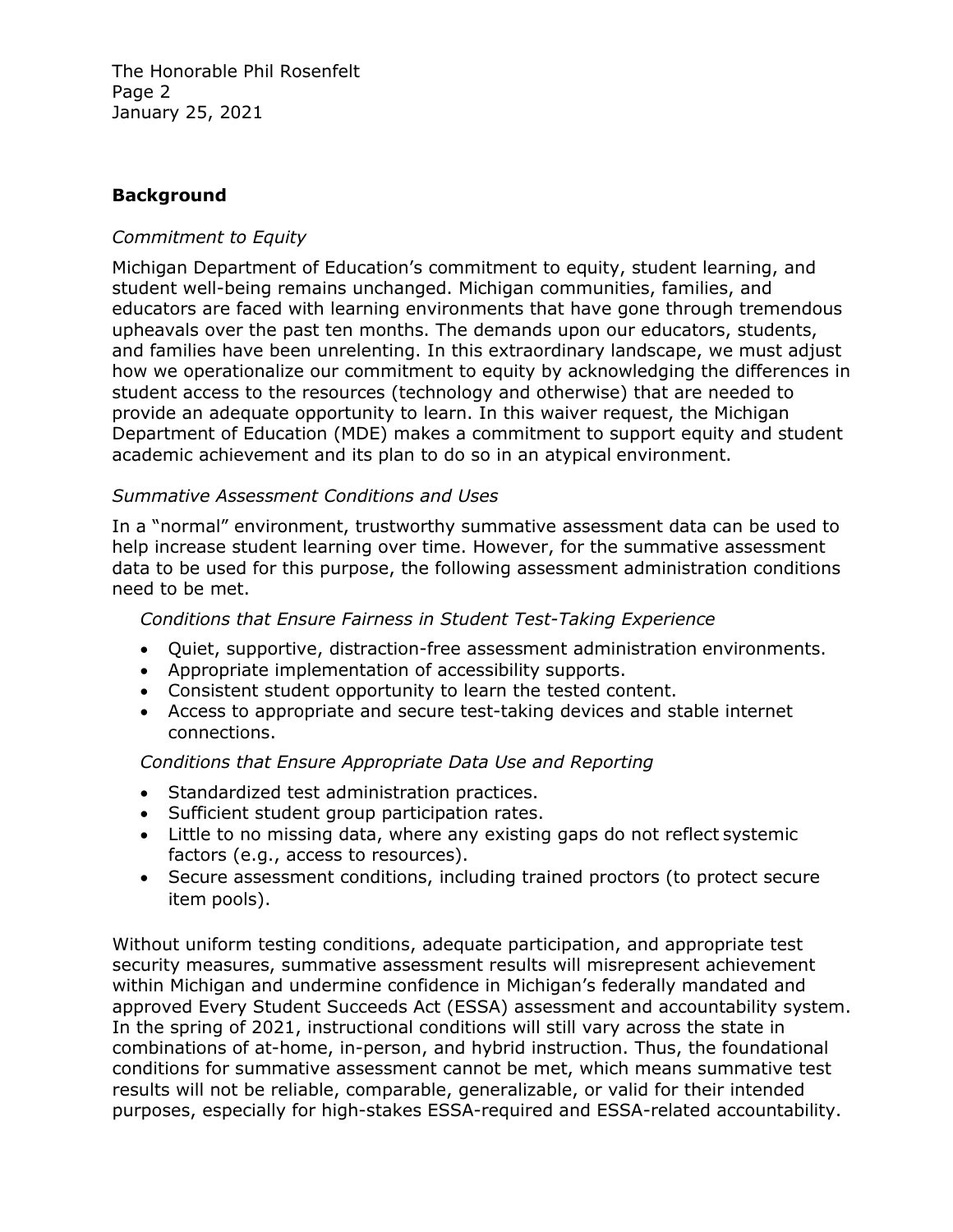The Honorable Phil Rosenfelt Page 3 January 25, 2021

Normally, Michigan's statewide summative assessment results can be used to help identify schools and student groups that need additional resources and supports, as well as *helping* to improve educational achievement, consistent with the uses established in ESSA Sec. 1111(b)(10)*.* However, during this unprecedented time, Michigan's benchmark assessment solution provides an adequate substitute for these summative assessments during the 2020-21 school year only. The benchmark assessment results provide actionable data on student learning that allow educators to plan instruction based on student assessment results.

## **Planning for Assessment in 2020-21**

#### *Concerns about the administration of assessments and valid use of summative assessment data*

Our concerns about conducting summative assessments during this unprecedented time were informed by participation in state and national meetings with assessment experts and colleagues from around the country. These concerns are:

- A majority of Michigan students have received inconsistent to no instruction in an in-person format during the 2020-21 school year.
- When these students return to in-person instruction, the focus should be on teaching and learning and ensuring social and emotional wellness rather than on preparing for and taking state summative assessments.
- Technology--both devices and connectivity--to support and extend distance learning is not available to all students. This is also true of support for remote state summative test administration.
- Students (and their families) would be required to come into a school building solely for the purposes of test administration.
- There are economic impacts of the pandemic on caregivers.
- Potential language barriers to test administration and support exist.
- Challenges of providing necessary accommodations and supports for state summative assessments (especially in a remote environment) cannot be met.
- There will be non-random missing data, where the data are most likely to be missing in the communities most profoundly affected by the pandemic.
- There is reduced capacity to support accommodations for students with disabilities.
- A potential exists to confound with mode effects (remote administration versus on-site).
- A potential for inappropriate uses of the generated data could occur (e.g., student retention, inaccurate and/or inappropriate teacher evaluation).
- The ability of the system to promote equity is reduced, due to a lack of reliable summary data.
- There are threats to validity related to remote administration.
- There is increased anxiety of students, staff, and parents.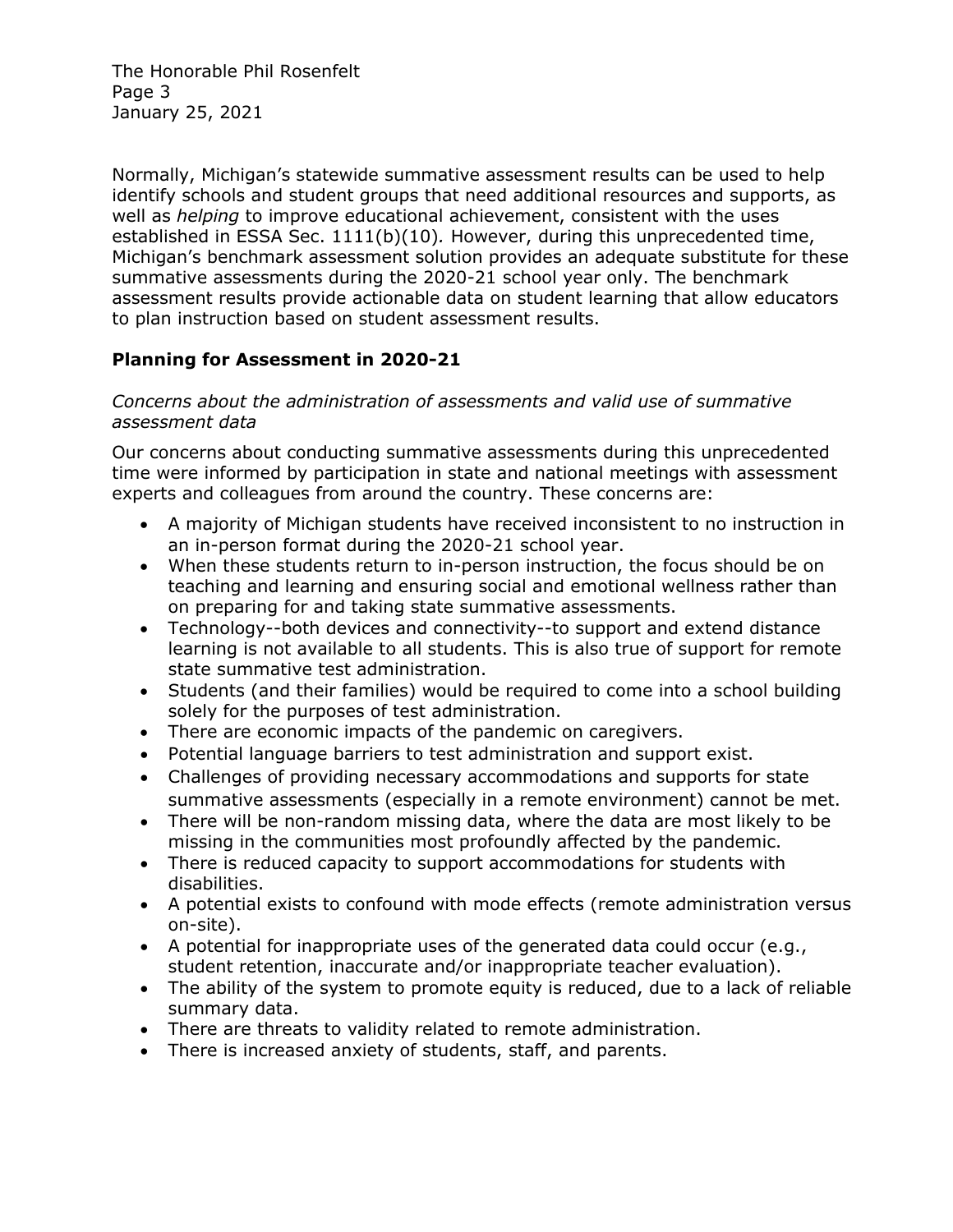The Honorable Phil Rosenfelt Page 4 January 25, 2021

Given these and other threats to validity, summative assessment cannot meet its intended aims this spring. We cannot make trustworthy academic achievement comparisons between schools sufficient for identification of comprehensive and targeted supports, nor can we provide reliable and generalizable student group reporting. MDE has also worked over the past several years to create useful reports that can allow these summative assessments to provide some measure of actionable information at the school and district levels. However, given the constraints mentioned, such reports would be of dubious value this year.

Additionally, summative assessments should not become a top priority when, or if, students return to in-person instruction this spring. We find our efforts are better focused on providing supports for the academic and social-emotional needs of our students, rather than using limited in-person time with students in preparation for and administration of state summative assessments. We actively sought and attained a state statutory mandate requiring benchmark assessments for the 2020-21 school year. We believe data from these assessments will help educators identify students' strengths and weaknesses and design instruction to best support student-learning during this unprecedented season.

Pursuant to ESSA Sec. 1111(c)(8), which states, "*the State educational agency will inform the Secretary and the public of how Federal laws, if at all, hinder the ability of States to hold local educational agencies and schools accountable for student academic achievement,"* MDE would be hindered in its ability to hold districts and schools accountable for student academic achievement if summative assessments were administered outside of the foundational conditions elaborated above. The results from such an administration would be neither valid nor reliable.

#### *Remote Administration Concerns*

An additional looming concern is remote administration of any high-stakes assessments. Anticipating that many students will continue to participate in remote learning through the end of this school year, implementing remote administration of a secure statewide summative assessment poses significant technical and adaptive threats, such as internet connectivity and technology, item security threats, student accessibility (particularly for students with significant cognitive disabilities), reduced ability to ensure a standardized test administration, and system capacity limitations.

Via its Technical Advisory Committee (TAC) and Executive Committee, the WIDA consortium already confirmed that it will not permit remote administration of the WIDA assessments for English learners. Michigan feels the same about any remote administration of our general or alternate assessments. Our concerns include uneven opportunity to learn, uncertainty about access and support, privacy concerns, and lack of test security. We would worry that any results from a remote administration would not be comparable to previous administrations of the state summative assessment and could not be interpreted and used as in prior years. These concerns were discussed with our own Michigan Technical Advisory Committee (TAC), where the members concurred with our concerns.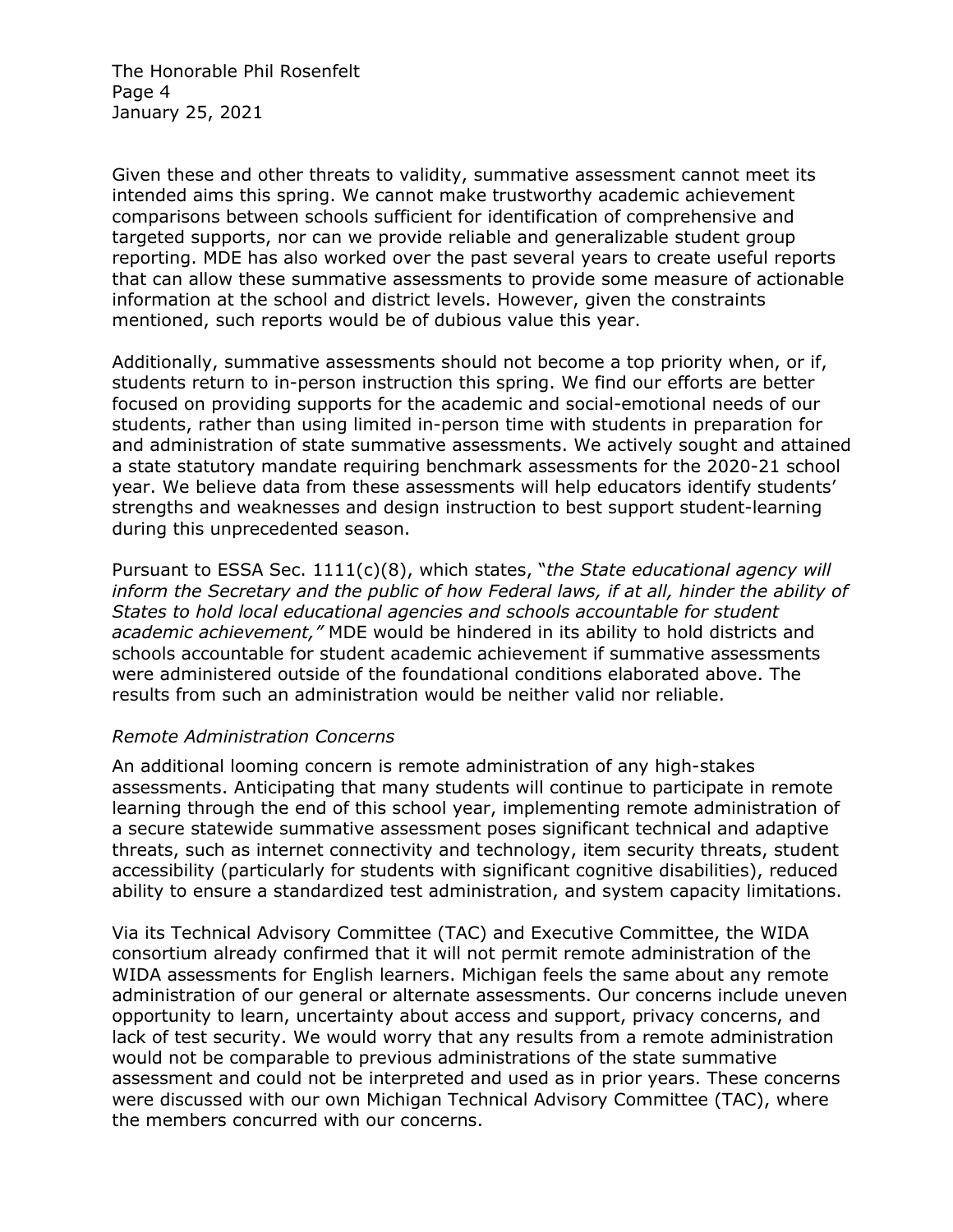The Honorable Phil Rosenfelt Page 5 January 25, 2021

Further, item security threats inherent in remote administration would seriously impair summative assessments in future years. Any item administered remotely would need to be considered "released" because of the non-secure home testing environment. Content would be compromised, and the items could not be reused. Losing an entire year's worth of content would dramatically impair Michigan's ability to create future assessments, along with threatening the comparability between years.

#### *Assessment Resource Prioritization*

The global health crisis has certainly strained the education system in Michigan and all states. We feel that it would be too difficult to properly resource these required summative assessments and meet the state statutory requirement to administer benchmark assessments statewide this spring (schools already administered these assessments in the fall). This state requirement for benchmark assessments applies to the 2020-21 school year only. In the 2021-22 school year, assuming the education environment becomes more stable, schools would again administer federally required summative assessment(s).

### **2020-21 Strategic Waiver Requests**

MDE is committed to equity and acknowledges the need to support our most affected students to meet their postsecondary dreams in 2020-21 and beyond. Table 3 outlines the requirements within ESSA that MDE is requesting be waived and those that MDE can maintain.

### *Engagement*

MDE will provide the public and all local education agencies in Michigan with notice of and the opportunity to comment on this request (e.g., by posting information regarding the waiver request and the process for commenting on MDE's website). This waiver request was published on January 25, 2021 and remains posted for public comment. Due to the urgency of this matter, MDE has posted this waiver for comment and submitted it to USED concurrently.

MDE has provided descriptions of our 2020-21 commitments in the table below. The commitments are our formal proposal to the United States Department of Education regarding the procedures and deliverables that we would provide under the waivers in relation to ESSA assessment and accountability requirements.

Below outlines MDE's 2020-21 assessment plan in detail.

- **ESSA Requirement**: lists the assessment-related portions of federal law.
- **Waiver Requested**
	- o **Yes:** MDE is asking to waive this requirement entirely.
	- o **No:** MDE is not asking to waive this requirement.
	- o **Partial:** MDE is asking to waive parts of the requirement, but not all.
- **MDE Requests and Commitments:** what MDE plans to do if the waiver is granted.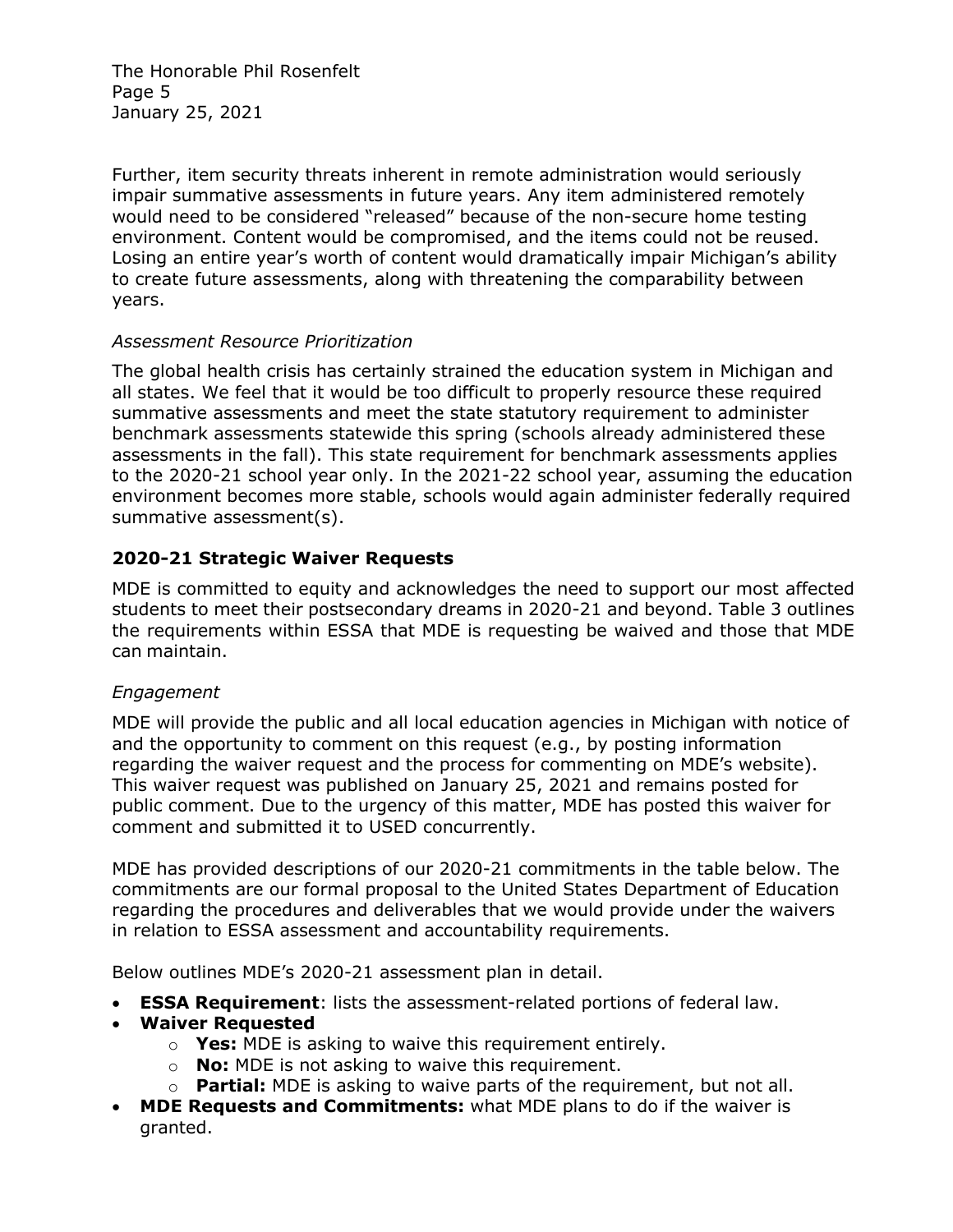# **Waiver Requests**

| <b>ESSA Requirement</b>                                                                                                                                                                                                                                                                                                                                                                                                              | <b>Waiver</b>                       | <b>MDE Requests and Commitments</b>                                                                                                                                                                                                                                                                                                                                                                                                                                                                                                                                                                                                                                                                                                                                                         |  |
|--------------------------------------------------------------------------------------------------------------------------------------------------------------------------------------------------------------------------------------------------------------------------------------------------------------------------------------------------------------------------------------------------------------------------------------|-------------------------------------|---------------------------------------------------------------------------------------------------------------------------------------------------------------------------------------------------------------------------------------------------------------------------------------------------------------------------------------------------------------------------------------------------------------------------------------------------------------------------------------------------------------------------------------------------------------------------------------------------------------------------------------------------------------------------------------------------------------------------------------------------------------------------------------------|--|
|                                                                                                                                                                                                                                                                                                                                                                                                                                      | <b>Requested?</b><br>Yes/No/Partial |                                                                                                                                                                                                                                                                                                                                                                                                                                                                                                                                                                                                                                                                                                                                                                                             |  |
| Assessment requirements in<br>section 1111(b): the<br>requirements to administer<br>all required assessments in<br>school year 2020-2021.                                                                                                                                                                                                                                                                                            | Yes                                 | MDE requests a waiver of ELA, math, and<br>science summative general, English<br>Language Proficiency (ELP), and alternate<br>assessments for 2020-21.                                                                                                                                                                                                                                                                                                                                                                                                                                                                                                                                                                                                                                      |  |
| Accountability and school<br>identification requirements in<br>sections $1111(c)(4)$<br>$and1111(d)(2)(C)-(D)$ :<br>the requirements that a State<br>annually meaningfully<br>differentiate all public schools<br>and the requirements to<br>identify schools for<br>comprehensive and targeted<br>support and improvement<br>and additional targeted<br>support and improvement<br>based on data from the<br>2020-2021 school year. | Partial                             | MDE requests a waiver from using 2020-21<br>data in our Comprehensive Support and<br>Improvement (CSI) school identification<br>process as outlined in the Template for<br>Addendum to the ESEA Consolidated State<br>Plan due to the COVID-19 National<br>Emergency under the Elementary and<br>Secondary Education Act of 1965, as<br>amended by the Every Student Succeeds<br>Act.<br>Additionally, MDE is requesting a waiver<br>from identifying Targeted Support and<br>Improvement (TSI) schools using 2020-21<br>data.<br>MDE will continue to monitor<br>implementation progress with districts and<br>schools updating plans and approaches to<br>better address the needs of focal student<br>groups given the impacts of the COVID<br>pandemic and shifts to distance learning. |  |
| Report Card Provisions Section 1111(h)                                                                                                                                                                                                                                                                                                                                                                                               |                                     |                                                                                                                                                                                                                                                                                                                                                                                                                                                                                                                                                                                                                                                                                                                                                                                             |  |
| Section 1111(h)(1)(C)(i)<br>(accountability system<br>description).                                                                                                                                                                                                                                                                                                                                                                  | NO.                                 | No waiver is requested. MDE will continue<br>to provide a description of our current<br>accountability system.                                                                                                                                                                                                                                                                                                                                                                                                                                                                                                                                                                                                                                                                              |  |
| Section 1111(h)(1)(C)(ii)<br>(assessment results).                                                                                                                                                                                                                                                                                                                                                                                   | Yes                                 | MDE requests a waiver from reporting ELA,<br>mathematics, and science results for 2020-<br>21 for our general, ELP, and alternate<br>assessments.                                                                                                                                                                                                                                                                                                                                                                                                                                                                                                                                                                                                                                           |  |
| Section $1111(h)(1)(C)(iii)(I)$<br>(other academic indicator<br>results).                                                                                                                                                                                                                                                                                                                                                            | Yes                                 | MDE requests a waiver from reporting<br>academic achievement growth for 2020-21<br>given the lack of summative data but will<br>resume reporting growth as soon as state<br>summative tests resume.                                                                                                                                                                                                                                                                                                                                                                                                                                                                                                                                                                                         |  |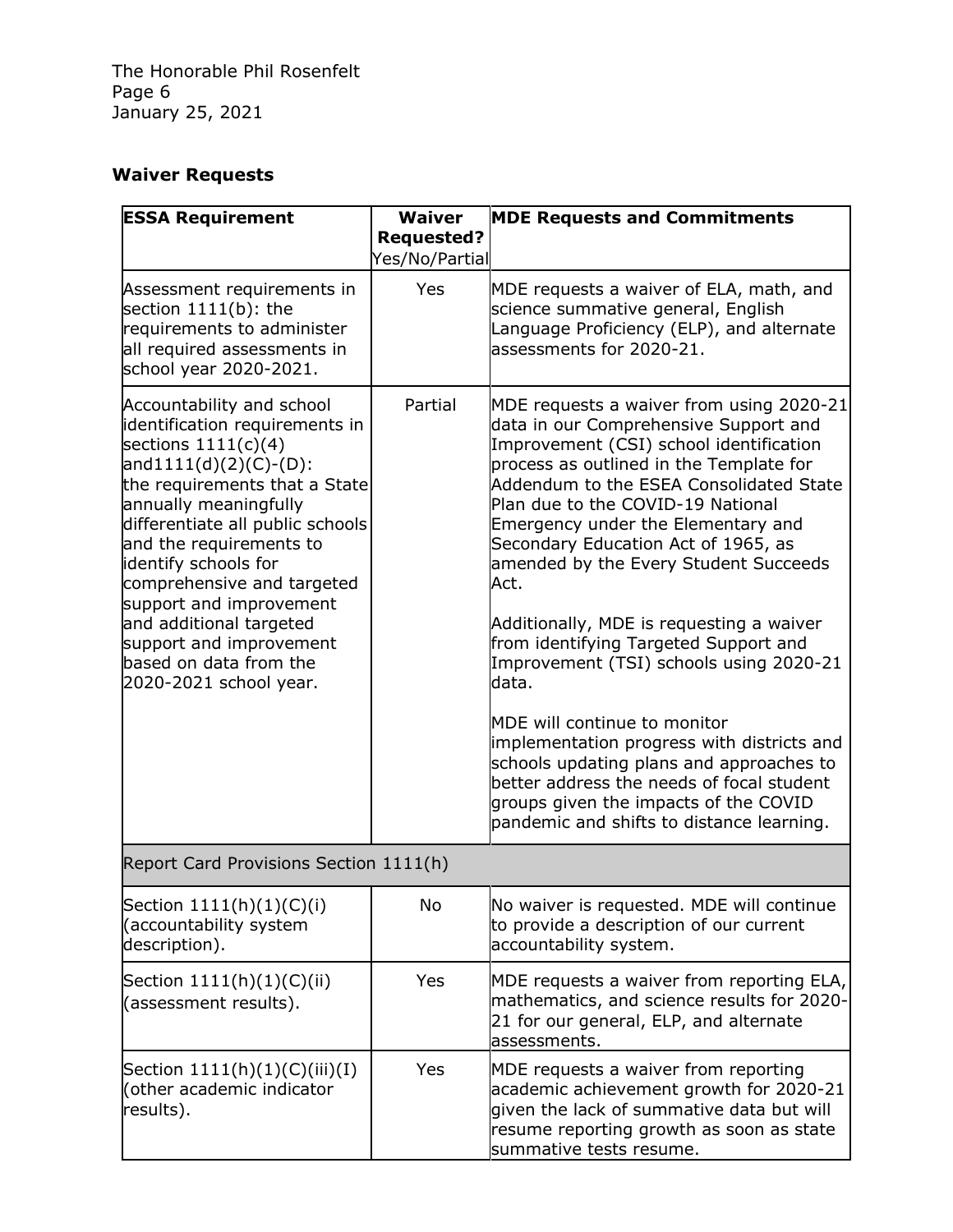| <b>ESSA Requirement</b>                                                                                                                                                                                                                                                                                           | <b>Waiver</b>                       | <b>MDE Requests and Commitments</b>                                                                                                                                                                                    |
|-------------------------------------------------------------------------------------------------------------------------------------------------------------------------------------------------------------------------------------------------------------------------------------------------------------------|-------------------------------------|------------------------------------------------------------------------------------------------------------------------------------------------------------------------------------------------------------------------|
|                                                                                                                                                                                                                                                                                                                   | <b>Requested?</b><br>Yes/No/Partial |                                                                                                                                                                                                                        |
| Section $1111(h)(1)(C)(iv)$<br>(English language proficiency<br>assessment results).                                                                                                                                                                                                                              | <b>Yes</b>                          | MDE requests a waiver for reporting<br>aggregate-level ELP assessment results.                                                                                                                                         |
| Section $1111(h)(1)(C)(v)$<br>(school quality or student<br>success indicator results).                                                                                                                                                                                                                           | Yes                                 | MDE requests a waiver for calculating and<br>reporting school quality and student<br>success metrics through our accountability<br>system.                                                                             |
| Section $1111(h)(1)(C)(vi)$<br>(progress toward meeting<br>long-terms goals and<br>measurements of interim<br>progress).                                                                                                                                                                                          | Partial                             | MDE requests a waiver from reporting<br>progress toward long-term goals and<br>measurements of interim progress for<br>academic achievement as required in<br>$1111(c)(4)(A)(i)(I)(aa)$ based on data from<br>2020-21. |
|                                                                                                                                                                                                                                                                                                                   |                                     | MDE will continue to report progress<br>toward long-term goals and measurements<br>of interim progress for high school<br>graduation rates as required in<br>$1111(c)(4)(A)(i)(I)(bb)$ .                               |
| Section 1111(h)(1)(C)(vii)<br>(percentage of students<br>assessed and not assessed).                                                                                                                                                                                                                              | Yes                                 | MDE requests a waiver from reporting the<br>percentage of students assessed and not<br>assessed in ELA, mathematics, and science<br>for all assessments.                                                               |
| Section $1111(h)(1)(C)(xi)$<br>(number and percentage of<br>students with the most<br>significant cognitive<br>disabilities taking an<br>alternate assessment).                                                                                                                                                   | Yes                                 | MDE requests a waiver from reporting the<br>number and percentages of students with<br>significant cognitive disabilities who are<br>taking an alternate assessment for 2020-<br>21.                                   |
| Section $1111(h)(2)(C)$ with<br>respect to all waived<br>requirements in<br>Section1111(h) $(1)(C)$ as well<br>as $1111(h)(2)(C)(i)-(ii)$<br>(information showing how<br>students in a local<br>educational agency (LEA) and<br>each school, respectively,<br>achieved on the academic<br>assessments compared to | Yes                                 | MDE requests a waiver from all academic<br>achievement reporting for 2020-21.                                                                                                                                          |
| students in the State and<br>LEA).                                                                                                                                                                                                                                                                                |                                     |                                                                                                                                                                                                                        |